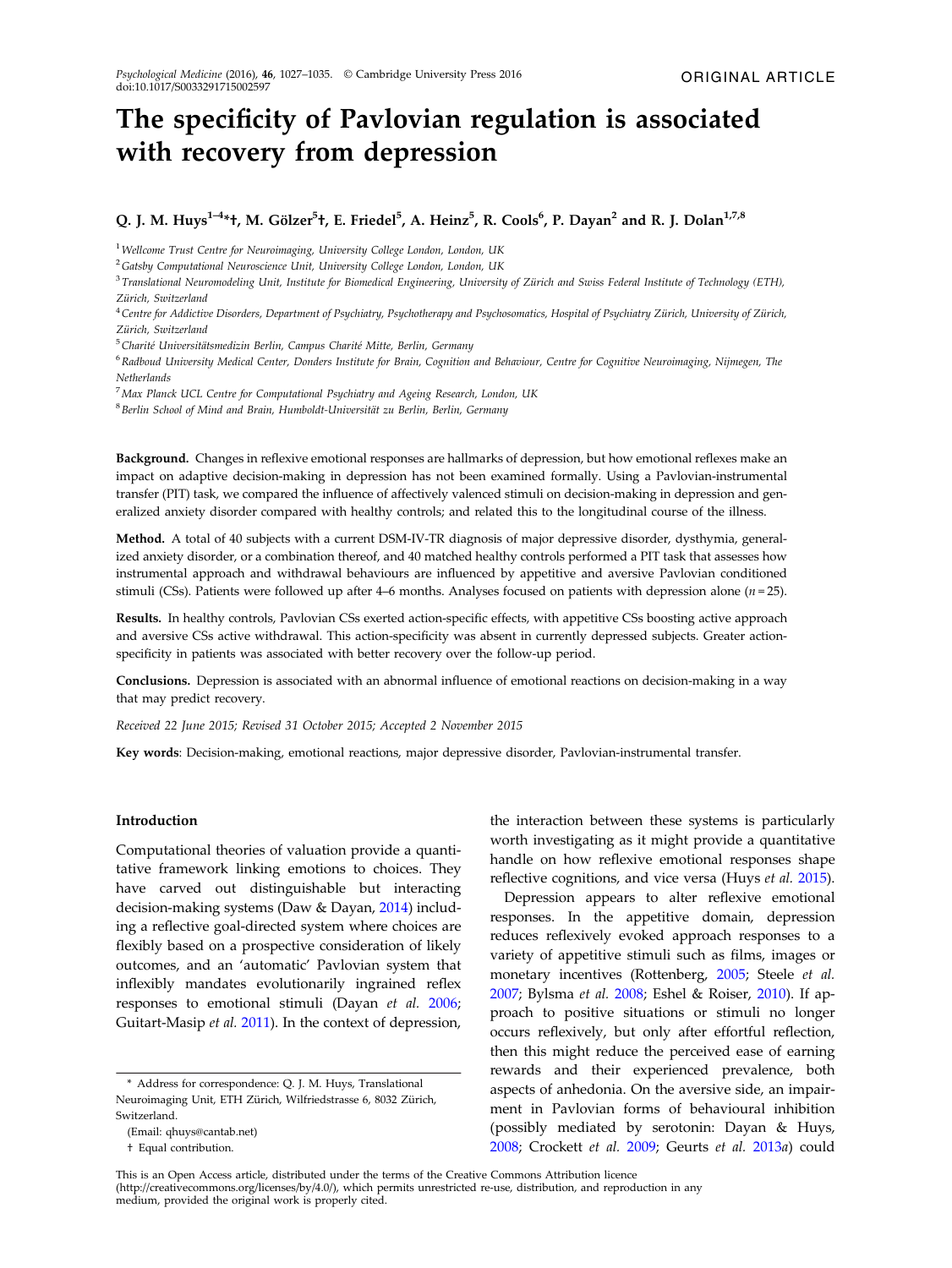suppress an automatic avoidance of potentially stressful situations and help explain why depression seems to both cause and be caused by stressful life events (Kendler et al. [1999,](#page-8-0) [2000](#page-8-0)).

Importantly, failures in reflexive Pavlovian approach or avoidance might have consequences for the internal working of other aspects of emotion (Huys et al. [2012](#page-8-0)): Because internal choices about what to think about are in many ways similar to external actions about what to do (Anderson & Oates, [2007;](#page-7-0) Huys et al. [2015\)](#page-8-0), failures in internally directed Pavlovian approach might reduce positive emotion regulation strategies, such as the tendency to imagine positive events to up-regulate one's mood (Joormann & Vanderlind, [2014](#page-8-0)). A failure to consider positive explanations of events reflexively might contribute to negative cognitive distortions. Conversely, a reflexive sense of overwhelming failure might prevent reflective problem-solving (Elliott et al. [1997](#page-8-0)).

How reflexive Pavlovian responses interact with, and influence, other decision-making processes has yet to be studied explicitly in the setting of depression. To address this lacuna, we employed a Pavlovianinstrumental transfer (PIT) task and studied the influence of reflexive responses to incidental valued stimuli on ongoing deliberations about whether to approach and withdraw.

The task consisted of two blocks, each in three parts ([Fig. 1](#page-2-0) and online Supplement S1). One block was an instrumental approach block where subjects first learned whether or not to collect mushrooms. Specifically, in this instrumental training, they were presented with six mushrooms and rewarded or punished for either collecting three mushrooms or not collecting the other three by approaching or not approaching them ([Fig. 1](#page-2-0)a). Next, Pavlovian compound conditioned stimuli (CSs) were trained (Fig.  $1b$ ). In the PIT component itself, subjects were told to continue to choose either to collect or leave the mushrooms, but now the background was tiled with task-irrelevant Pavlovian CSs and outcomes were no longer explicitly presented ([Fig. 1](#page-2-0)c). The PIT effect in the approach block is a bias in instrumental performance due to the presence of the Pavlovian CS. Even though the Pavlovian CS was actually uninformative about whether the mushroom should be collected or not, control subjects approached (collected) more mushrooms when the Pavlovian CS was positively valued and fewer when the Pavlovian CS was negatively valued (Huys et al. [2011\)](#page-8-0).

Exactly the opposite was observed in the withdrawal block (Huys et al. [2011](#page-8-0)), which had the same sequence of three parts, except that subjects were asked to decide whether or not to throw away a mushroom by withdrawing from it, or keeping it by doing nothing ([Fig. 1](#page-2-0)e and  $f$ ). While in the approach block the active

response involved movement towards the mushroom, in the withdrawal block it involved movement away from the mushroom. It was otherwise exactly the same. We previously found that, during the PIT part of the withdrawal block, appetitive CSs reduced the tendency to throw away mushrooms, while aversive CSs increased it (Huys et al. [2011\)](#page-8-0). Hence the PIT effect was action-specific: when the active behaviour being modulated was approach, appetitive CSs promoted and aversive CSs inhibited it, while the opposite was true when withdrawal was being modulated.

We hypothesized that depression would reduce both appetitive and aversive PIT during approach. In addition, we examined whether reflexive Pavlovian processes might afford a less specific and more general guidance of instrumental choices by incidental valued stimuli by also testing whether action specificity is reduced. Finally, because we expected behaviourally observable PIT to parallel the internal biases of cognition by emotion, we predicted that these variables would be related to the longitudinal course of the disorder.

We recruited healthy controls and subjects with major depressive disorder (MDD) or dysthymia (DTH) in a naturalistic longitudinal follow-up study. In an attempt to examine the specificity of the findings with respect to depression, we also attempted to recruit patients with co-morbid anxiety (generalized anxiety disorder; GAD) and depression (MDD/DTH), and with anxiety (GAD) alone. All patients were re-contacted after 4 months to assess the state dependence of any effects that distinguished patients and controls at initial contact, as well as to examine whether these effects were related to future symptom course. As insufficient anxiety patients could be recruited, this report focuses on the depression dataset.

#### Method

#### Subjects and procedure

Patients were recruited from the Berlin area while in-patients at the Charité Hospital, via their community psychiatrists, or via self-referral through advertisements. Controls were recruited via advertisements and email alerts.

Prior to the experimental session, subjects completed the Structured Clinical Interview for DSM-IV-TR Axis I Disorders, Research Version, Patient Edition (SCID-I/P; First et al. [2002](#page-8-0)b) screening questionnaire, and the sections on mood disorder and GAD. Inclusion criteria were age 18–65 years and satisfying criteria for a current MDD or DTH or GAD. After the experimental session, all subjects underwent a full structured diagnostic interview performed by trained raters (First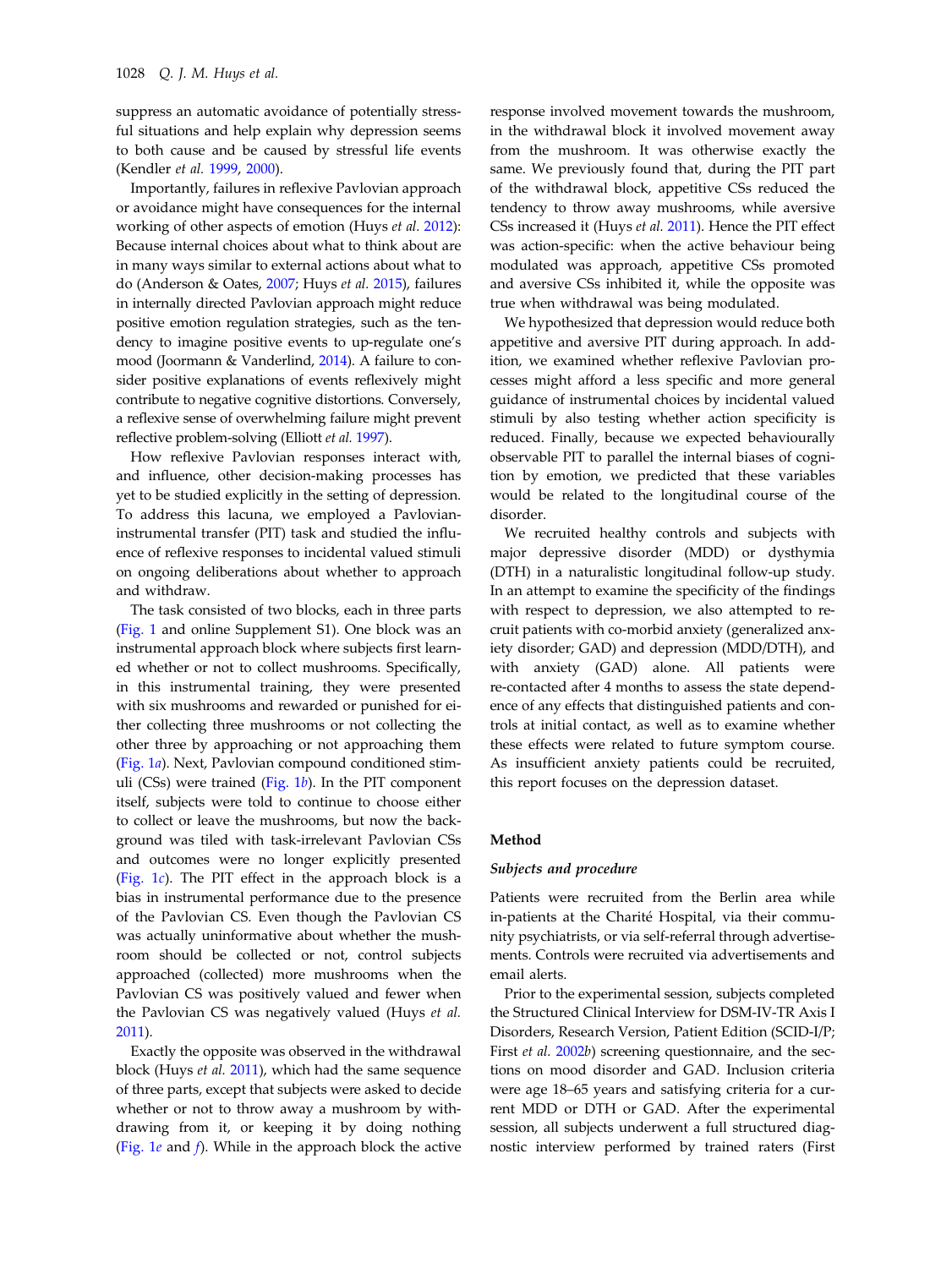<span id="page-2-0"></span>

Fig. 1. Task description. The task consisted of counterbalanced approach and withdrawal blocks, each subdivided into three parts: instrumental training, Pavlovian conditioning and Pavlovian-instrumental transfer (PIT). (a) Instrumental approach training. Subjects started each trial by clicking inside a central square. Subjects were told they were collecting mushrooms in the woods and had to choose whether to move the cursor towards the mushroom (instrumental stimulus) and click inside the blue frame (approach go) to collect it, or not emit a response to not collect (approach no-go). Probabilistic outcomes (±20 cents) were presented immediately after go actions, or after a timeout period of 1.5 s had elapsed to define a no-go action. (b) Pavlovian conditioning. Subjects passively viewed fractal stimuli and heard auditory tones, deterministically followed after 1 s by wins and losses of 100, 10, 0, −10 or −100 cents for the best (henceforth labelled as ++), good (+), neutral (0), bad (–) and worst (--) audiovisual Pavlovian conditioned stimuli (CSs), respectively. Tone frequency increased or decreased with CS value (counterbalanced). (c) Approach PIT stage. Subjects responded to mushrooms (instrumental stimuli) as before but now with fractals (Pavlovian CSs) tiling the background of the display and a tone corresponding to the fractal playing. No outcome was presented, but subjects were instructed to continue performing the instrumental task and that their choices counted towards the final total. No explicit instruction about the contribution of Pavlovian stimuli towards the final total was given. (d) To measure the acquisition of Pavlovian associations, passive Pavlovian conditioning trials (c) were interspersed with free choice trials administered on every fifth trial throughout Pavlovian conditioning (d). Here, subjects chose between two fractals presented concurrently. No outcome was presented, but subjects were told that the choices on these trials counted, with wins or losses added to the total provided at the end of the experiment. (e) Instrumental withdrawal training. As in approach training, except now subjects were told they were at home and had to throw away or not throw away mushrooms from their basket. They moved the cursor away from the mushroom and clicked in the empty blue frame to throw it away (withdrawal go) or did nothing to keep it (withdrawal no-go). (f) Withdrawal PIT. As in the approach PIT stage, the fractal stimuli tiled the background and subjects continued to perform the instrumental withdrawal task in extinction. For further details, see online Supplement S1. See online for the colour version of the figure.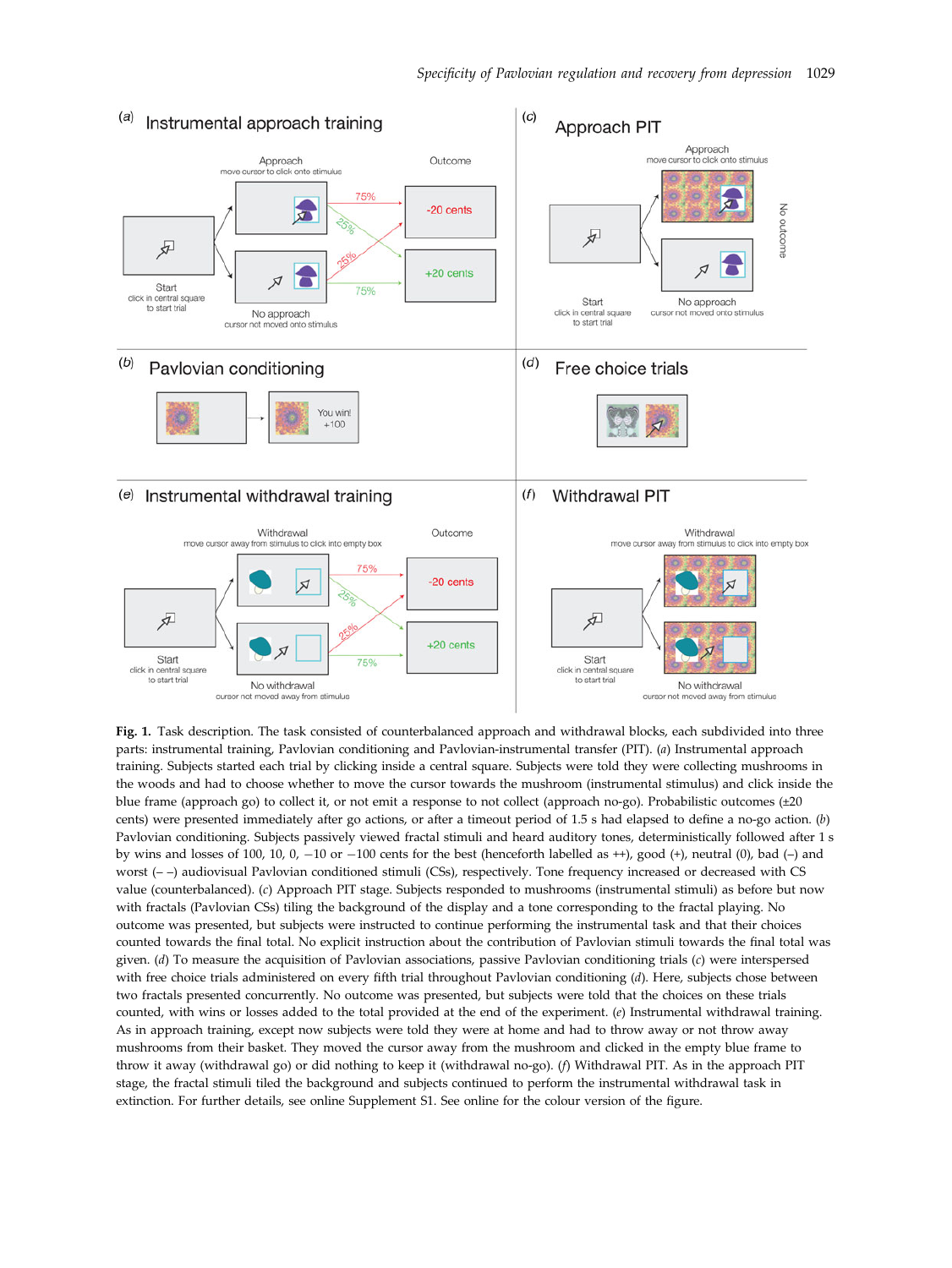45 Patients tested



40 valid datasets



28 Depression patients



25 Depression Patients at T1



# 23 Depression Patients at T2

14 improvers, 9 non-improvers

Fig. 2. CONSORT (Consolidated Standards of Reporting Trials) diagram for patients in the study. A total of 45 patients with major depressive disorder, dysthymia and/or generalized anxiety disorder were recruited. Data were lost due to technical errors  $(n=2)$ , incomplete psychometric measures  $(n=1)$  and due to co-morbidities identified in the Structured Clinical Interview for DSM-IV-TR Axis I Disorders (SCID) after task completion  $(n=2)$ , resulting in 40 valid datasets. Analyses focused on patients with depression only.

et al. [2002](#page-8-0)a, [b](#page-8-0)). Self- and observer-rated scales (Hamilton, [1960;](#page-8-0) Beck et al. [1996](#page-7-0)a, [1988\)](#page-7-0) and intelligence quotient (IQ) (German vocabulary test Wortschatztest; Schmidt & Metzler, [1992](#page-8-0)) were obtained at this point. For patients, exclusion criteria included Axis I disorders other than GAD, MDD or DTH, and for controls any current or past Axis I diagnosis. Additional exclusion criteria for all subjects were neurological, endocrine and cardiac disorder or use of drugs of abuse in the past 6 months. Patients were re-contacted after 4 months, and retested at T2 between 4 and 6 months after initial testing at T1. All testing sessions including follow-up were performed by E.F. and M.G. between February 2009 and November 2010 (interrater reliability on 10 patients assessed by both:  $\kappa$  = 0.92). All participants gave written informed consent and ethical approval was obtained from the ethics committee of Charité – Universitätsmedizin Berlin.

A total of 45 patients were tested on the task (Fig. 2). Analyses focused on the 28 patients without anxiety (MDD  $n = 26$  or DTH  $n = 2$ ) because insufficient patients with pure GAD  $(n=1)$  or co-morbid GAD+ depression (GAD + MDD  $n = 10$  and GAD + DTH  $n = 1$ )

could be recruited. Two MDD subjects were excluded due to performance-related issues (online Supplement S3) and one DTH subject *post-hoc* due to low symptom scores [Beck Depression Inventory (BDI) score <11 at T1]. Two of the patients were unavailable for follow-up, resulting in a final sample of 25 depressed patients at T1, 23 depressed patients at T2, and 40 healthy controls. Results including patients with co-morbid anxiety are included in the online Supplementary material. A total of 61 healthy controls were tested. Data for six controls were lost (three technical errors, three incomplete). Of the controls, 46 were part of our previously published PIT study (Huys et al. [2011](#page-8-0)). To allow for matching, nine healthy males over 35 years had to be added. From the total pool of 55 controls we extracted the 40 that matched the 40 patients best for age, sex and education (online Supplement S2).

## Analysis

#### Pavlovian and instrumental training

The number of correct choices on the Pavlovian free choice trials ([Fig. 1](#page-2-0)c) was compared with chance level (0.5) for each subject individually using a binomial test.

Acquisition of instrumental training was assessed by examining the overall number of correct responses and comparing this with chance (50%). To examine the rate of learning, we computed a learning curve for each stimulus separately, averaged these within each subject and fitted a linear function of time to this learning curve. Tests were performed as in the Statistical tests section.

## PIT behaviour

We computed the proportion of go responses in the presence of each of the five valenced Pavlovian CSs in the approach and withdrawal blocks separately. This analysis averaged over all instrumental stimuli within a block and was orthogonal to the relative value of go and no-go instrumental stimuli. Appetitive approach PIT was measured as the linear regression coefficient of the go probability across all instrumental stimuli for neutral and positive  $(0, +, ++)$  CSs. For aversive approach PIT, we regressed the go probability across all instrumental stimuli on neutral and negative  $(0, -,-)$  CS values. For each action frame (approach and withdrawal), we then performed a single linear regression over all five CS values. Action specificity was calculated as the difference between the linear regression coefficients in approach and withdrawal blocks.

Planned analyses involved comparisons between controls and patients at T1, and between patients at T1 and T2 on action specificity, and on approach appetitive and approach aversive PIT.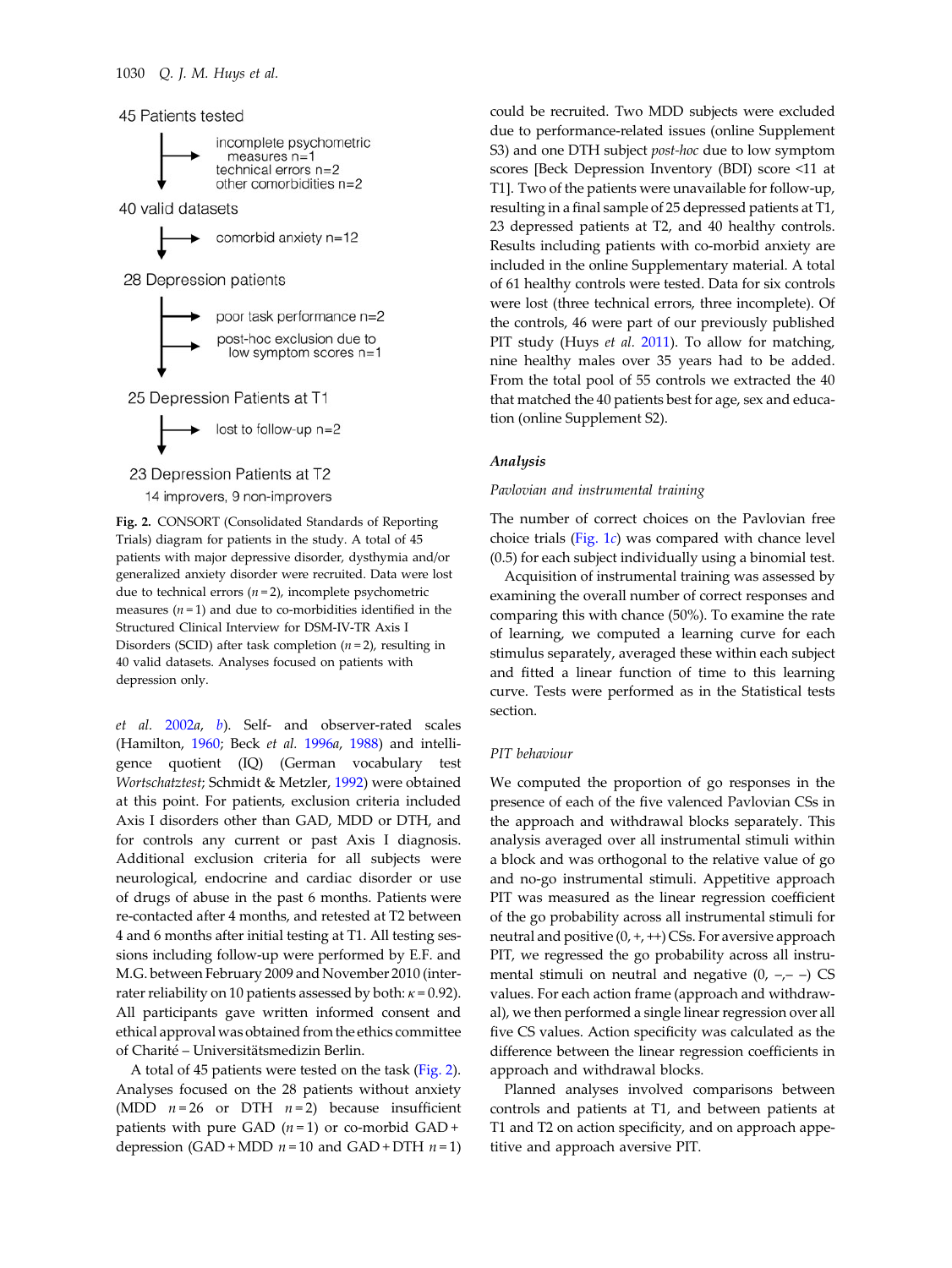#### Longitudinal course

The relationship of behavioural measures to longitudinal course was assessed by relating T1 behavioural measures to T2 depression scores. To control for baseline scores, we also regressed T2 scores onto T1 scores and asked whether behavioural measures were related to the residuals.

For categorical analyses, improvers were patients with a MDD or DTH diagnosis at T1 who achieved either a reduction in BDI scores greater than the median (a reduction of nine BDI points or more), or whose T2 BDI score was <50% of their T1 BDI score.

## Statistical tests

Analyses were performed in Matlab. Outlier data points, i.e. data points >3 standard deviations from the relevant mean, were removed prior to performing any test. If there was a significant departure from Gaussianity ( $p < 0.05$ , Kolmogorov–Smirnoff test), we performed non-parametric tests (Wilcoxon signed-rank tests to test against null effects and Mann–Whitney U tests to compare populations) and otherwise  $t$  tests. For the effects of time we computed the statistics in a paired manner. Residual BDI scores at time T2 were computed by retaining the residuals after linearly regressing BDI T2 onto BDI T1 scores.

## Results

Table 1 shows subject characteristics. Controls and patients were matched for age, sex, IQ and education (online Supplement S2). Roughly half the patients were medication-free. Patients were, on average, moderately depressed at T1 and only mildly depressed at T2 (Beck et al. [1996](#page-7-0)b). Patients and controls acquired instrumental and Pavlovian contingencies equally and well at T1 and patients learned the instrumental task on retesting at T2 faster than at T1 (online Supplement S3).

## Appetitive and aversive PIT during approach

We first examined valence-specific PIT effects during approach only. We regressed each subject's response probability, averaged across all instrumental stimuli, onto neutral and positive  $(0, +, ++)$  CSs to measure appetitive PIT, or onto neutral and negative  $(0, -, -)$  CSs to measure aversive PIT. Comparison of the resulting linear regression coefficients yielded no group differences in appetitive or aversive approach PIT at T1, nor was there an effect of time in patients (all  $p > 0.1$ ).

Table 1. Subject characteristics

|                      | Controls     | Patients T1     | Patients T <sub>2</sub>   |
|----------------------|--------------|-----------------|---------------------------|
| $\boldsymbol{n}$     | 40           | 25              | 23                        |
| Male, %              | 38           | 32              | 30                        |
| Age, years           | 27.3(7)      | 28.3(8)         |                           |
| Education, years     | 12.8(1.7)    | 13.3(1.6)       |                           |
| Ю                    | 114.2 (10.1) | 117.3 (10.6)    | 117.8 (10.6)              |
| <b>BDI-II</b>        | 2.8(3.7)     | $23.4(8.6)^*$   | $14.5(10.7)$ <sup>+</sup> |
| HAM-D                | 0.8(1.4)     | $17.3(5.6)^{*}$ | $9.1(7.0)$ <sup>+</sup>   |
| BAI                  | 4.3(3.8)     | $13.5(7.8)^*$   | $9.7(7.4)$ <sup>±</sup>   |
| HAM-A                | 0.6(1.2)     | $14.8(5.1)^{*}$ | $7.6(6.8)$ <sup>+</sup>   |
| Medication status, n |              |                 |                           |
| None                 | 40           | 13              | 13                        |
| SSRI                 | 0            | 3               | $\overline{2}$            |
| $5-HT$               | 0            | 3               | 3                         |
| Other                | 0            | 6               | 5                         |

Data are given as mean (standard deviation) unless otherwise indicated.

IQ, Intelligence quotient; BDI, Beck Depression Inventory-II; HAM-D, Hamilton Depression Rating Scale; BAI, Beck Anxiety Index; HAM-A, Hamilton Anxiety Rating Scale; SSRI, only selective serotonin inhibitor; 5-HT, on one mainly serotonergic medication; other, lithium, antipsychotic medication, benzodiazepines or combination of multiple treatments.

\* Significantly  $(p < 0.05)$  different from controls.

 $\dagger$  Significantly ( $p < 0.05$ ) different from T1.

 $\ddagger$  Trend difference from T1 ( $p$  < 0.1). All other comparisons are non-significant  $(p > 0.2)$ .

#### Action-specificity at T1

A central finding in one of our previous studies (Huys et al. [2011\)](#page-8-0) was that the effects of Pavlovian CSs depended on the nature of the instrumental action, with positive  $v$ . negative CS valence promoting active approach  $v$ . active withdrawal, respectively. We computed approach and withdrawal PIT effects by regressing each subject's response probability during each of the two blocks on all five CS values (again averaging across instrumental stimuli). PIT action-specificity was the difference between the linear regression coefficients during approach and withdrawal.

At T1, PIT was action-specific in controls ( $p = 0.002$ , signed rank, [Fig. 3](#page-5-0)a), but not in patients ( $p = 0.72$ , signed rank, Fig.  $3b$ ) and there was a trend-wise difference between patients and controls ( $p = 0.07$ , U test, [Fig. 3](#page-5-0)c). Exploring approach and withdrawal blocks separately, there was a trend-wise difference between patients and controls during approach ( $p = 0.07$ , U test), but none during withdrawal ( $p = 0.8$ , U test), suggesting that any group difference in action specificity was driven more by approach than withdrawal effects at T1.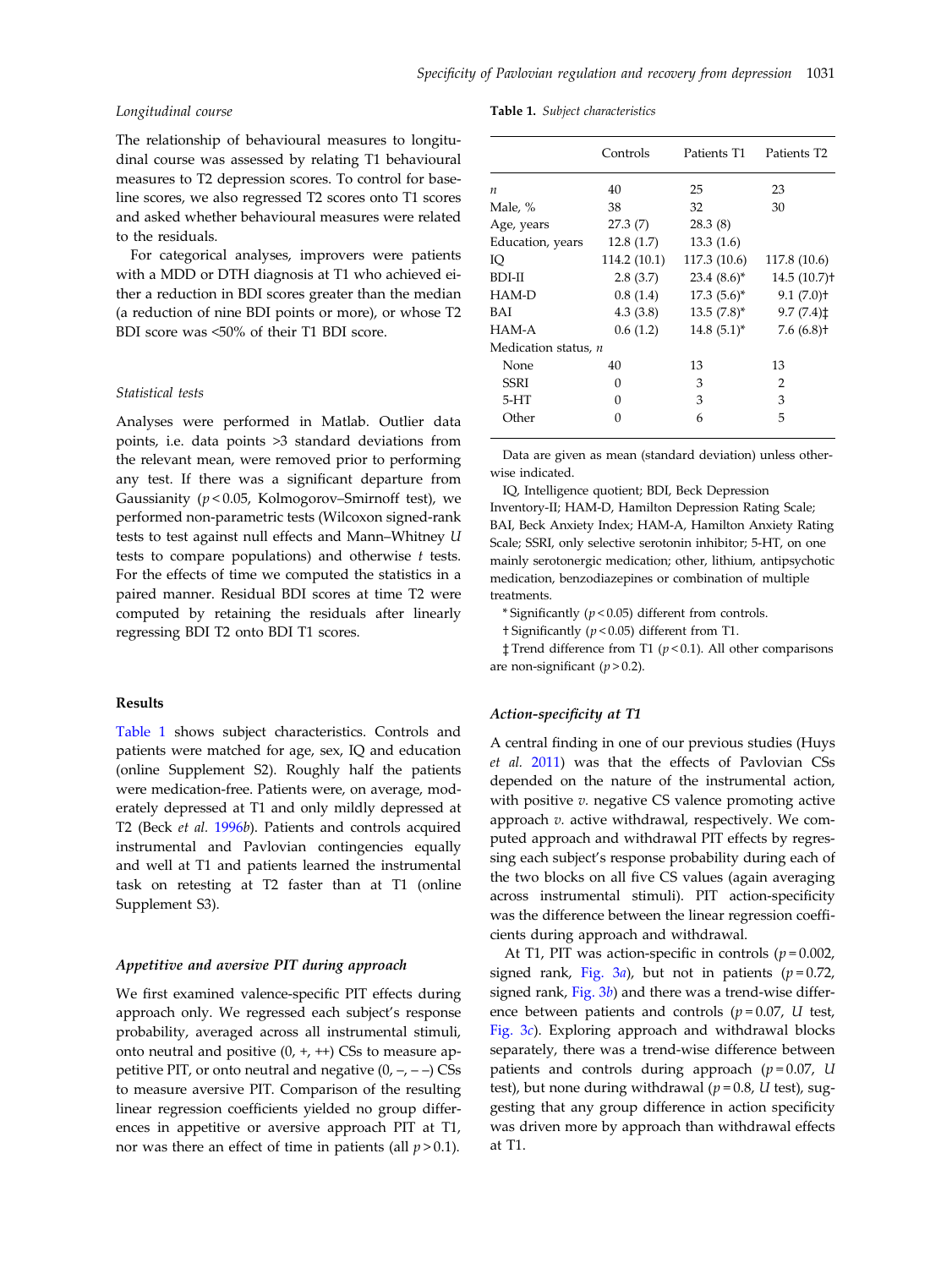<span id="page-5-0"></span>

Fig. 3. Pavlovian-instrumental transfer (PIT) data. (a) Choice data for control subjects show an action specificity, i.e. the valence of Pavlovian conditioned stimuli (CSs) is positively related to an active response during approach, but negatively during withdrawal ( $p = 0.002$ ). (b) In major depressive disorder patients, PIT effects during approach and withdrawal did not differ, i.e. PIT effects are not action-specific ( $p = 0.7$ ). (c) Action specificity (difference in linear CS valence effects between approach and withdrawal conditions) is trend-wise greater in controls than patients at T1 ( $p = 0.07$ ). (d) The strength of action specificity correlates negatively with residual Beck Depression Inventory (BDI) score at follow-up T2, i.e. after correcting for BDI score at T1 ( $\varrho = -0.53$ ,  $p = 0.009$ ). (e) Action specificity is greater in those patients who go on to improve at follow-up compared with those who do not ( $p = 0.04$ ). (f) and (g) PIT effects at T1 for improvers (f) and non-improvers (g). In panels (a), (b), (f) and (g), red dots show means, red error bars 1 standard error, green error bars 95% confidence intervals, and black lines are linear regressions (see online for the colour version of the figure).

# Action-specificity at T1 predicts the course of depression

Some patients improved more than others over the follow-up period. The size of the improvement was proportional to action-specificity at T1: actionspecific PIT scores correlated with the BDI scores at T2 ( $\varrho = -0.47$ ,  $p = 0.02$ , Spearman rank correlation) and with the residual BDI scores after correcting for (regressing out) the BDI scores at T1 ( $\varrho = -0.53$ ,  $p = 0.009$ , Spearman rank correlation, Fig. 3d).

Improvers ( $n = 14$ ) and non-improvers ( $n = 9$ ) had similar numbers of previous episodes of depression and hospitalizations and did not differ in depression severity at T1, but did so at time T2 (Table 2). While improvers showed PIT action-specificity at T1, nonimprovers did not (group difference:  $p = 0.04$ , U test, Fig.  $3e-g$ ). Hence, patients who had intact actionspecificity had a better outcome over the course of follow-up.

Exploring these effects further, we found that the difference in PIT action-specificity between improvers and non-improvers was driven by withdrawal effects.

Table 2. Characteristics of improvers and non-improvers

|                      |           | Improvers Non-improvers Statistics |                                                                  |
|----------------------|-----------|------------------------------------|------------------------------------------------------------------|
| Previous<br>episodes | 2.5(3.1)  | 1.3(1.3)                           | $p=0.7$ , U test                                                 |
| Hospitalizations     | 1.1(0.7)  | 0.3(0.5)                           | $p = 0.6$ , U test                                               |
| <b>BDI T1</b>        | 23.3(9.8) | 22.7(5.8)                          | $p = 0.9$ ,                                                      |
| BDI T <sub>2</sub>   | 8.3(6.2)  | 24.2(8.8)                          | $t_{21} = 0.17$<br>$p = 4.6 \times 10^{-5}$ ,<br>$t_{21} = -5.1$ |

Data are given as mean (standard deviation). BDI, Beck Depression Inventory.

At T1, withdrawal was modulated by Pavlovian stimuli in improvers but not so in non-improvers ( $p = 0.02$ ) and  $p = 0.2$ , respectively, both signed rank tests), and the groups differed in the withdrawal but not the approach condition ( $p = 0.02$  and  $p = 0.5$ , respectively, U tests). Furthermore, withdrawal PIT correlated with residual BDI scores at T2 ( $\rho = 0.55$ ,  $p = 0.01$ , rank correlation), while approach PIT did not  $(p=0.2)$ .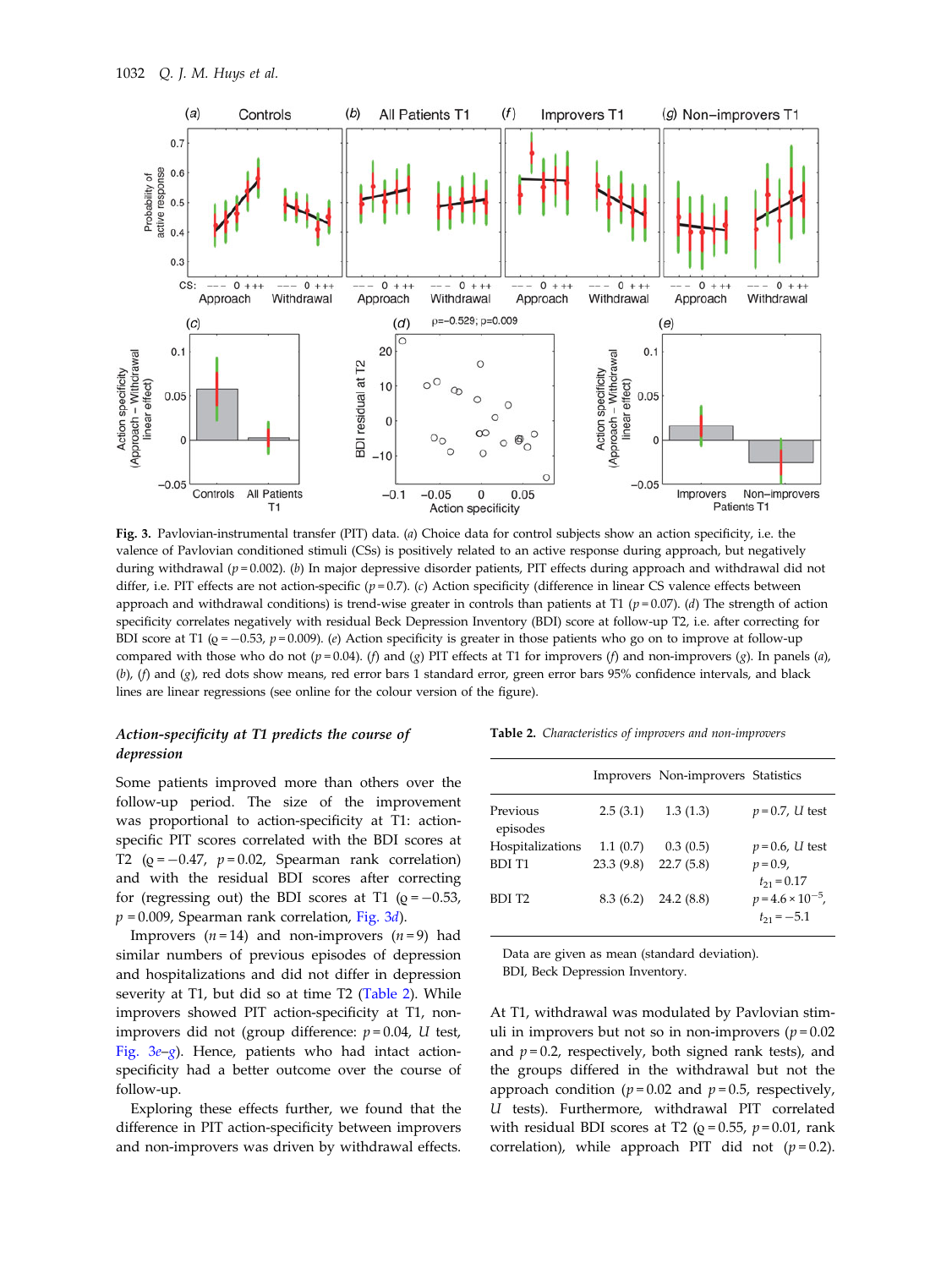Finally, action-specificity correlated with improvement across symptom subdomains, but most strongly with changes in anhedonic symptoms (online Supplement S4).

#### Effects of medication, time and anxiety

There were no effects of medication, and the findings persisted when controlling for medication (online Supplement S5). In the depressed group, a trend for action specificity was present at  $T2$  ( $p = 0.08$ , signed rank) but it did not interact with time and did not differentiate improvers from non-improvers (online Supplement S6).

All results held when including patients with comorbid anxiety (online Supplement S7). At T1, there was no action specificity in patients  $p = 0.7$ . At T1, there was a significant difference between patients and controls  $(p=0.04)$  and between improvers and non-improvers ( $p = 0.009$ ). Action specificity at T1 also correlated negatively with residual BDI scores at T2 after correcting for scores at T1 ( $\varrho = -0.48$ ,  $p =$ 0.005). Notably, there was a significant effect of time on withdrawal PIT when including GAD subjects (p = 0.04; online Supplementary Table S3).

## Discussion

Advances in understanding decision-making have identified multiple separate and parallel, but interacting decision-making systems (Killcross & Coutureau, [2003;](#page-8-0) Daw et al. [2005](#page-8-0); Huys et al. [2012;](#page-8-0) Dolan & Dayan, [2013;](#page-8-0) Lee et al. [2014\)](#page-8-0). PIT is one paradigmatic examination of how incidental valued stimuli interact with and influence ongoing decisions about how to act. In the context of depression, this may tap into how unrelated but affectively salient events are coupled to current thought and behavioural selection processes.

Pavlovian stimuli exerted action-specific effects in healthy subjects. During depressive episodes, this was absent, but the relative preservation of action specificity predicted a better recovery. Thus, this first in-depth PIT examination suggests that in the depressed state the guidance of choices afforded by Pavlovian stimuli is reduced and lacks specificity. The finer differentiation between different types of behaviours seen in controls is lost during a clinical episode of depression.

Two facets of depression appeared to be differentially associated with the Pavlovian modulation of approach and withdrawal, which jointly make up action specificity. The distinction between improvers and non-improvers was driven by differences during withdrawal. Thus a more advantageous disease trajectory characterized those patients with relatively more intact Pavlovian guidance of withdrawal behaviours. Conversely, a distinction between patients and controls was more prominent during approach. A tempting, though emphatically tentative, interpretation is that the blunted modulation of approach might contribute more to a trait distinction between patients and controls. This contrasts with an alteration in the modulation of avoidance relating more to the trajectory and repair of depression itself.

The (marginally) blunted influence of both appetitive and aversive CSs on approach was broadly in keeping with reports of a symmetric blunting in responses to affective material (Bylsma et al. [2008](#page-8-0)) in depression. However, a straightforward insensitivity to rewards and losses should also have expressed itself in impairments in the acquisition of the instrumental or Pavlovian tasks, which was not the case. Hence, to the extent that a reduced PIT effect captures a similar underlying process as blunting, this might relate more to aspects of the expression than to the acquisition of value.

The fate of negative emotional reactions, i.e. the modulation of aversive behaviours in depression, is subject to much debate. Some emphasize a likely increase (Beck et al. [1979](#page-7-0); Roiser et al. [2012\)](#page-8-0) such that patients suffering from mood and anxiety disorders show more reactive aggression against themselves and others (Monahan et al. [2001\)](#page-8-0). Experience sampling studies have shown that aversive events have greater affective consequences in never-depressed monozygotic twins with a depressed co-twin (Wichers et al. [2007](#page-8-0)). However, a meta-analysis showed that emotional reactions to negative stimuli are, overall, blunted in MDD (Bylsma et al. [2008](#page-8-0)). Akin to the finding that appetitive rather than aversive stimuli potentiate startle reflexes in MDD (Allen et al. [1999\)](#page-7-0), our data suggest more subtle effects than a simple increase or decrease of PIT, specifically an alteration in the balance between approach and withdrawal. Our data also suggest that the affective control of aversive behaviours (by both appetitive and aversive expectations) is of particular importance to recovery. This hints that aversive influences, such as inappropriate inhibition of withdrawal, may have an unduly large effect on the maintenance of depression, for instance, by inhibiting rather than promoting withdrawal in dangerous situations. Maladaptive avoidance may in turn facilitate individuals' self-selection into high-risk environments (Kendler et al. [1999](#page-8-0)) and thereby set up vicious depression–stress cycles.

At a neural level, we have shown that behavioural suppression due to aversive CSs is related to both serotonin (Geurts et al.  $2013b$  $2013b$ ) and to how aversive CSs modulate connectivity between the ventromedial prefrontal cortex (extending into the subgenual cortex,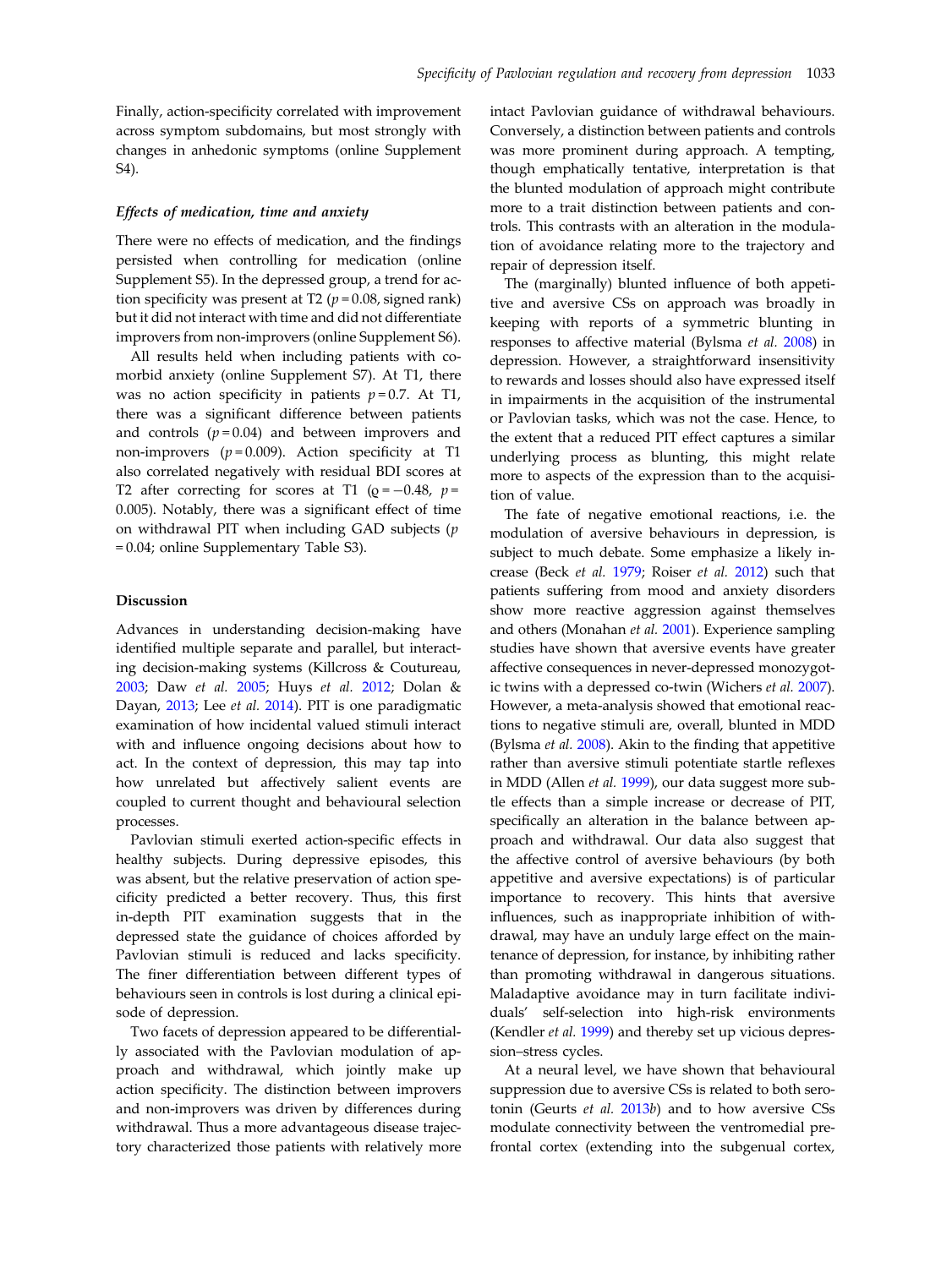<span id="page-7-0"></span>itself also predictive of the course of depressive episodes: Mayberg, [2009](#page-8-0); Fu et al. [2013\)](#page-8-0) and the caudate nucleus (Geurts et al. [2013](#page-8-0)a), raising the possibility that a lack of action specificity during depression might be related to neurobiological deficits previously described in MDD (Mayberg et al. [2005\)](#page-8-0).

The generalization to severely depressed clinical samples requires verification as the present study contained a large fraction of moderately depressed students with relatively high average IQ. Second, we did not find significant medication effects, though the study was neither designed nor powered to detect these, and due to the small number of non-improvers we were unable to differentiate between subjects whose condition deteriorated  $v$ . remained stable. Third, we did not assess depressive episode length. Modulation of withdrawal responses at T1 was predictive of better recovery over the observation period. Hence it was surprising to see significant modulation of withdrawal even in non-improvers at T2. One possibility is that the recovery of withdrawal modulation is an early sign of improvement appearing before symptomatic improvement, and might predict recovery over a longer follow-up period even in the non-improvers. Conversely, improvers may have been at this advanced stage already when they were tested at T1. Finally, it should be noted that the number of subjects is relatively small for a longitudinal study, limiting both robustness and power, and hence the ability to detect reliable predictive relationships.

In conclusion, the current results provide a strong motivation to pursue computationally inspired decision-making tasks to examine the structure of emotional processes in depression. Aspects of decisionmaking that have predictive value may become useful for the guidance of treatment or for alternative (and complementary) classifications of psychiatric disorders and individual patients.

## Supplementary material

For supplementary material accompanying this paper visit http://dx.doi.org/10.1017/S0033291715002597

#### Acknowledgements

This work was funded by a Wellcome Trust Grant (Senior Investigator Award 098362/Z/12/Z) and a Max Planck Award to R.J.D. R.C. has received funding from the Human Frontiers Science Programme, the James McDonnel Foundation and the Netherlands Organization for Scientific Research; and has been a consultant to AbbVie and Pfizer but is neither employee nor stockholder. P.D. is funded by the Gatsby Charitable Foundation and has received an

unrestricted research gift from Google, Inc.; R.J.D. by the Wellcome Trust, the Mary Kinross Trust and the Max Planck Society. A.H. has received research funding from the German Research Foundation (Deutsche Forschungsgemeinschaft; Excellence Cluster) and the German Federal Ministry of Education and Research as well as unrestricted grants from Eli Lilly & Company, Janssen-Cilag, and Bristol-Myers Squibb. Q.J.M.H. and E.F. have received funding from the German Federal Ministry of Education and Research (DFG FOR 1617), and Q.J.M.H. additionally from the Swiss National Science Foundation (320030L\_153449/1). The funders had no role in the design and conduct of the study; collection, management, analysis and interpretation of the data; or preparation, review or approval of the manuscript; and decision to submit the manuscript for publication. We thank Jonathan P. Roiser for helpful comments on the manuscript. Q.J.M.H. had full access to all of the data in the study and takes responsibility for the integrity of the data and the accuracy of the data analysis.

Q.J.M.H., A.H., R.C., P.D. and R.J.D. conceived the study. Q.J.M.H., M.G., E.F., R.C. and P.D. designed the task; M.G. and E.F. collected the data; Q.J.M.H. analysed the data; Q.J.M.H., M.G., E.F., A.H., R.C., P.D. and R.J.D. interpreted the data and wrote the manuscript. All authors viewed the final version of the manuscript prior to submission and are accountable for all aspects of the work.

## Declaration of Interest

None.

## References

Allen NB, Trinder J, Brennan C (1999). Affective startle modulation in clinical depression: preliminary findings. Biological Psychiatry 46, 542–550.

Anderson ML, Oates T (2007). A review of recent research in metareasoning and metalearning. AI Magazine 28, 12.

- Beck A, Steer R, Brown G (1996a). Manual for the Beck Depression Inventory-II. Psychological Corporation: San Antonio, TX.
- Beck AT, Epstein N, Brown G, Steer RA (1988). An inventory for measuring clinical anxiety: psychometric properties. Journal of Consulting and Clinical Psychology 56, 893–897.
- Beck AT, Rush AJ, Shaw BF, Emery G (1979). Cognitive Therapy of Depression, 1st edn. The Guilford Clinical Psychology and Psychotherapy Series. Guilford Press: New York.
- Beck AT, Steer RA, Ball R, Ranieri W (1996b). Comparison of Beck Depression Inventories-IA and -II in psychiatric outpatients. Journal of Personality Assessment 67, 588–597.